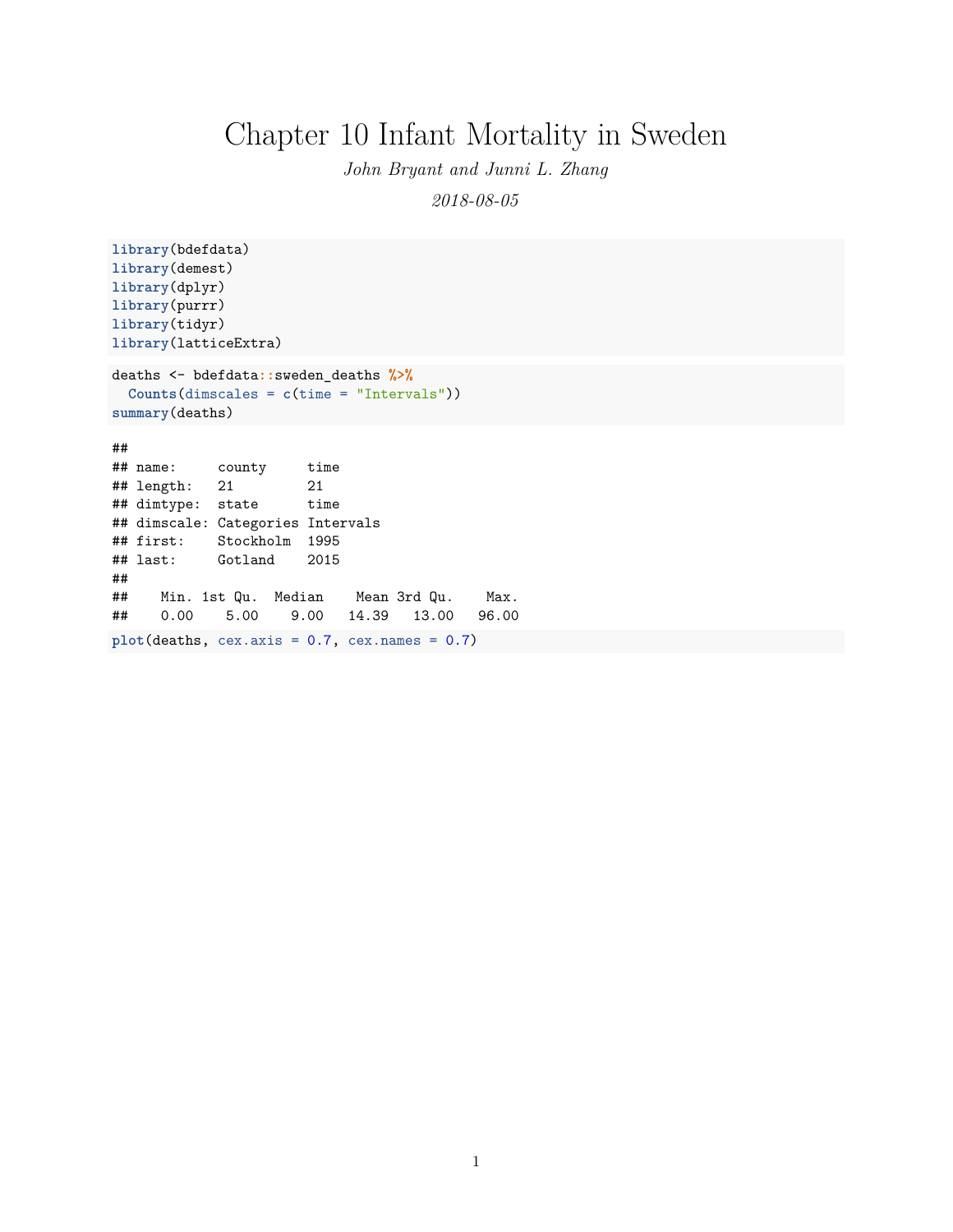**county**

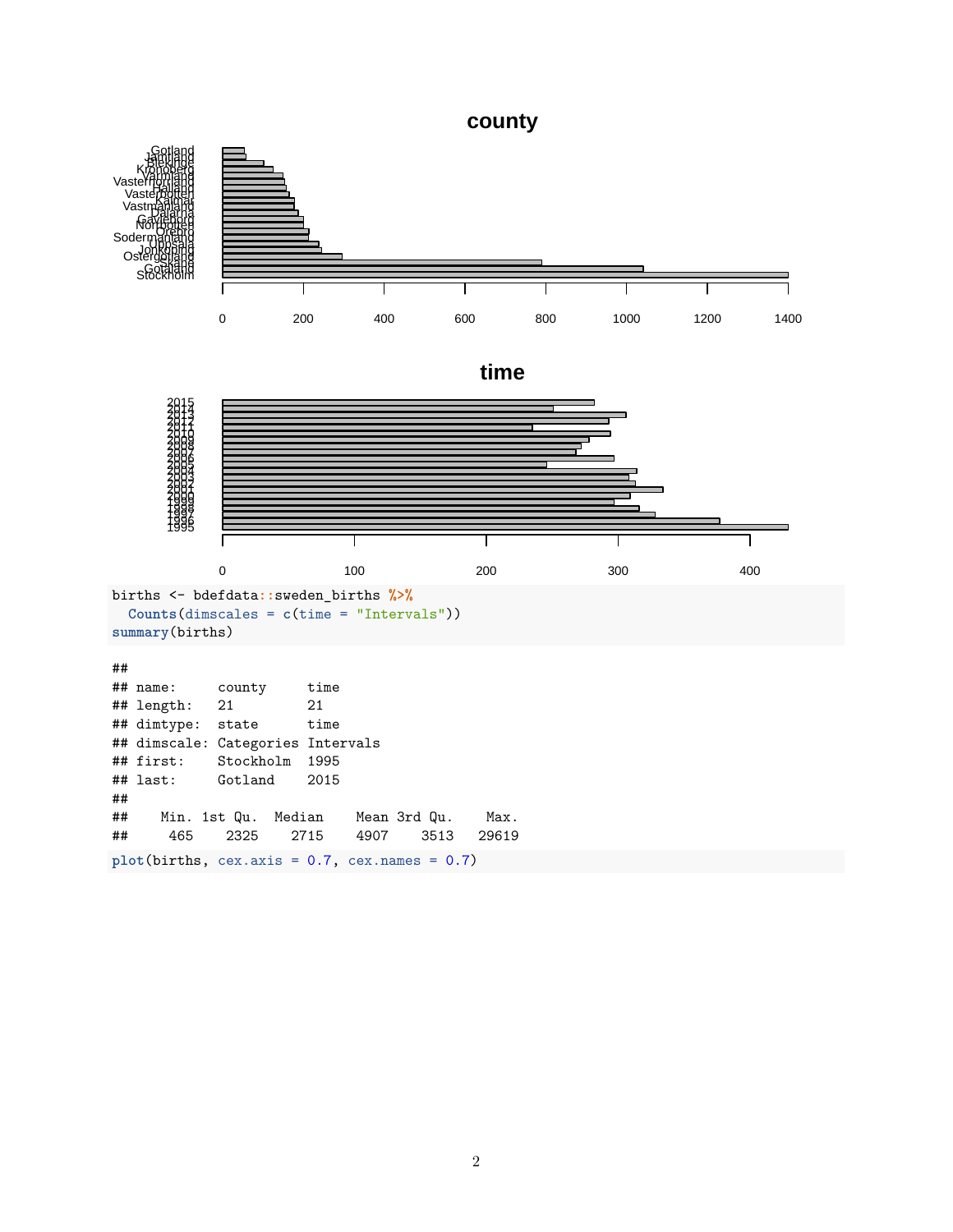**county**

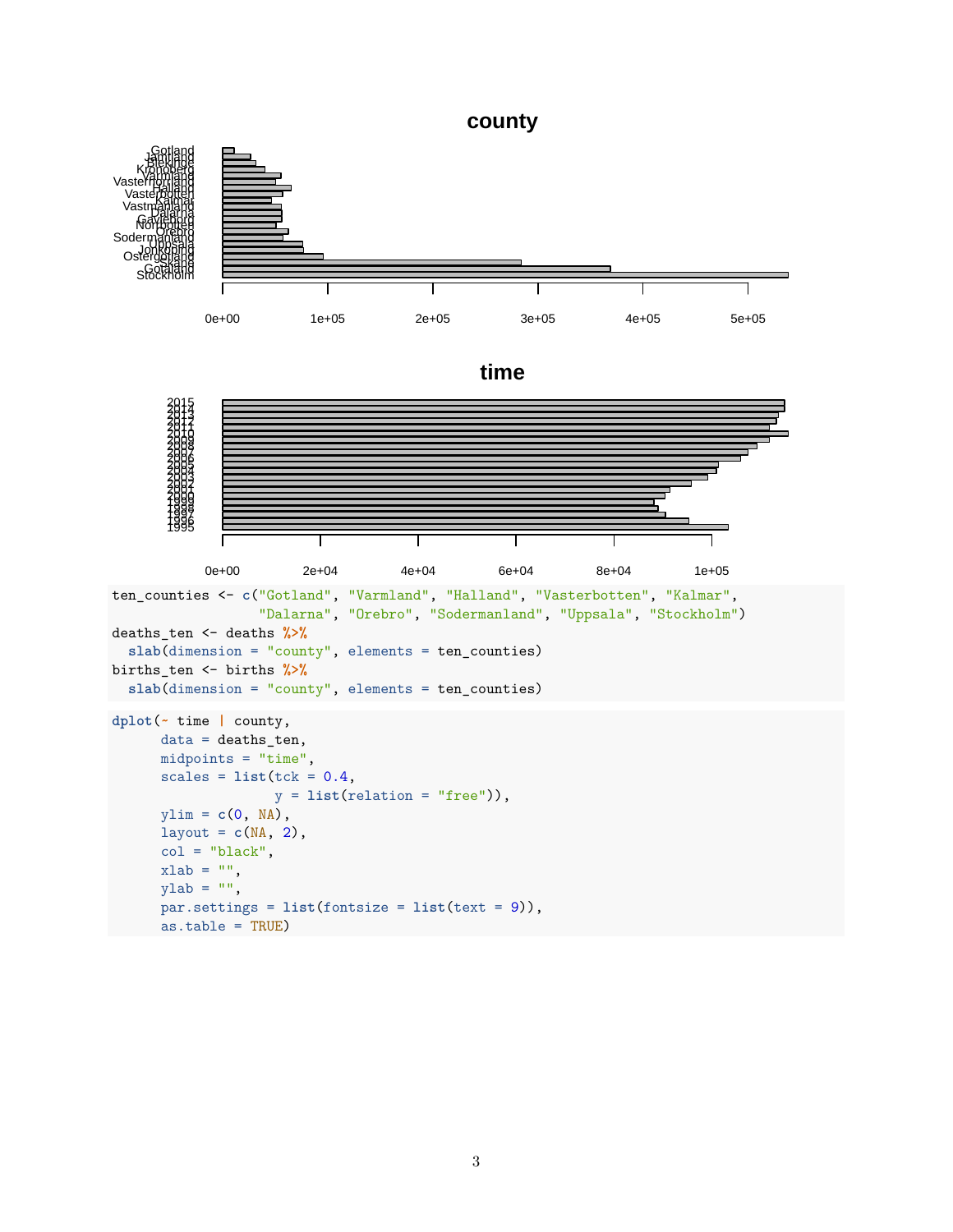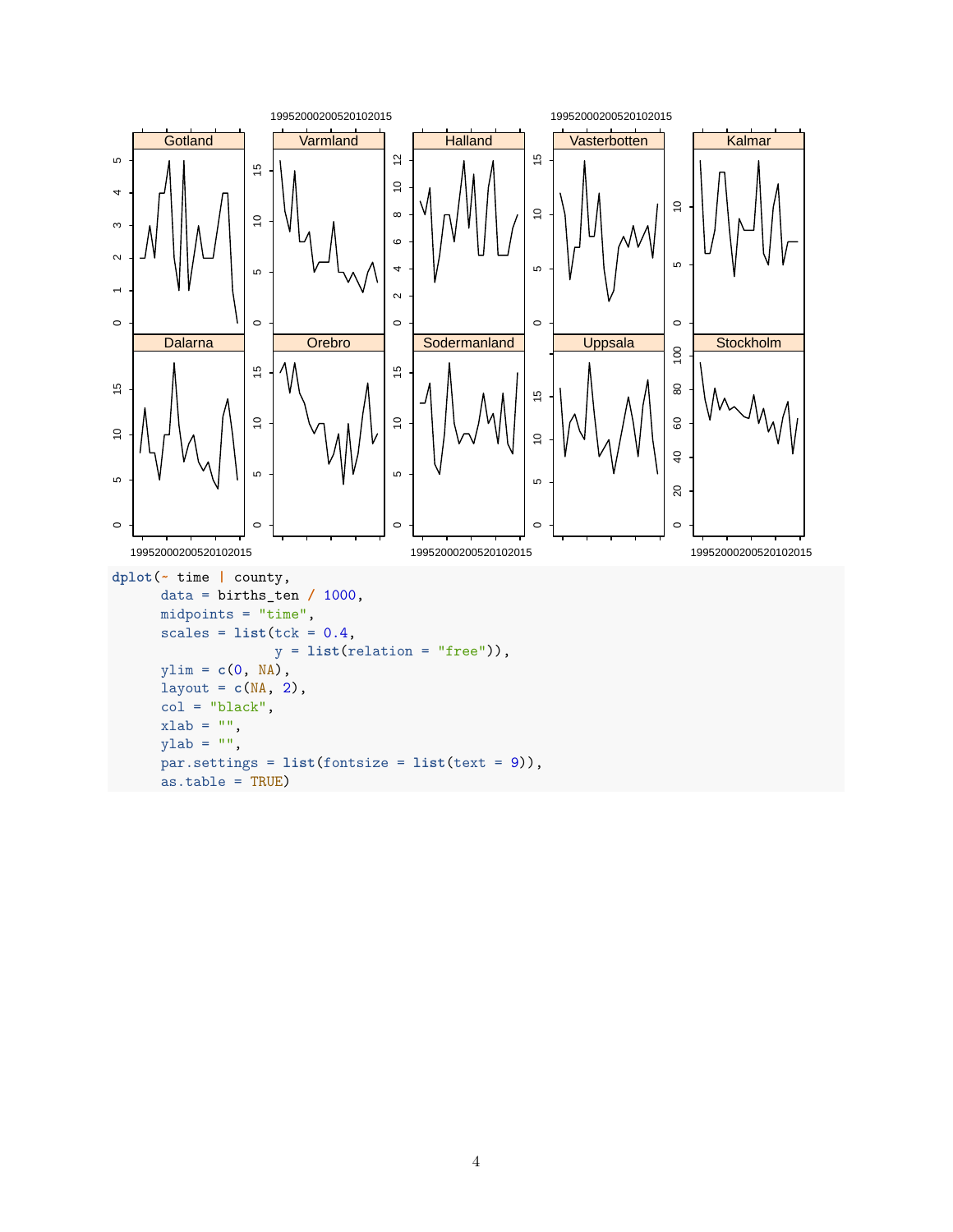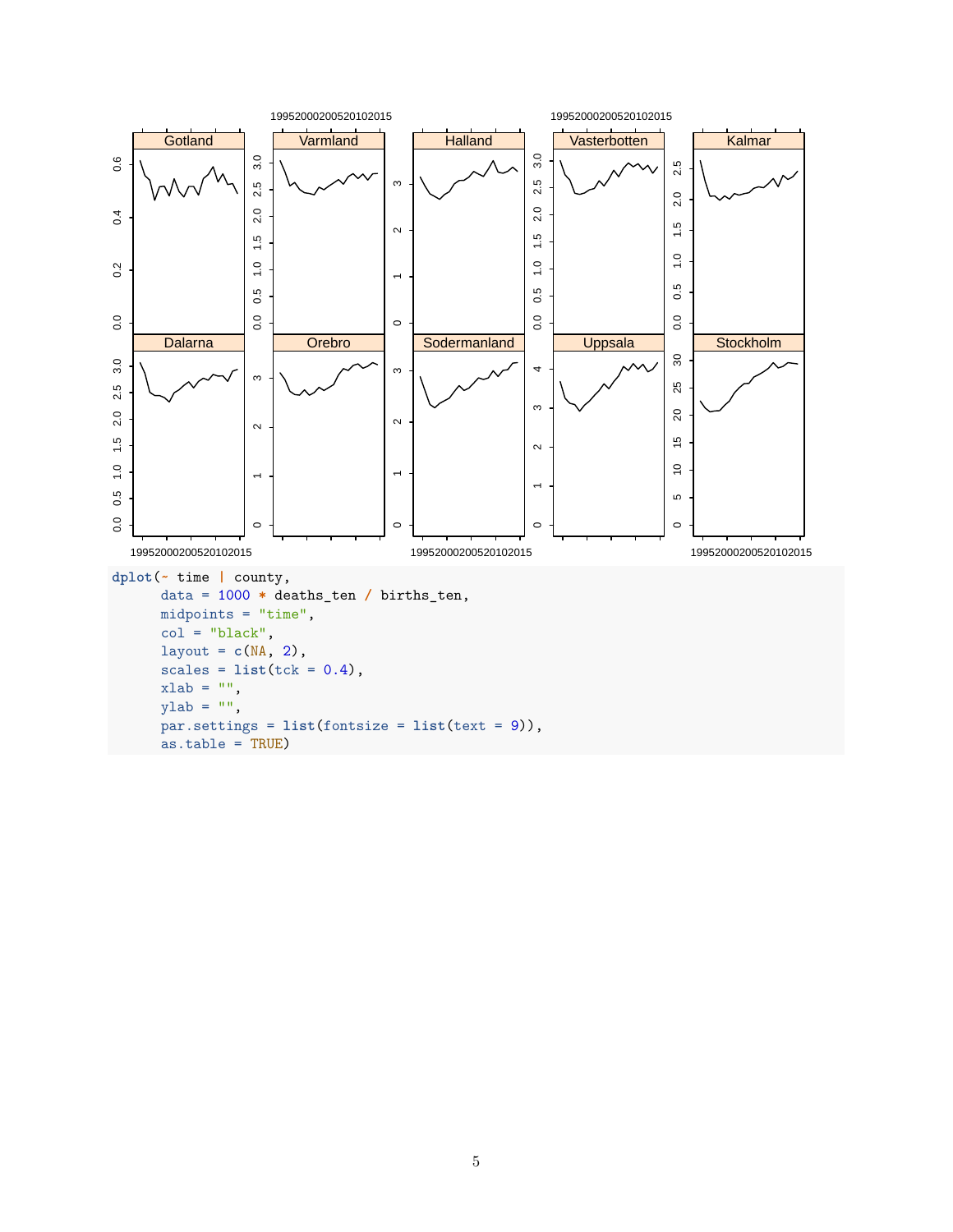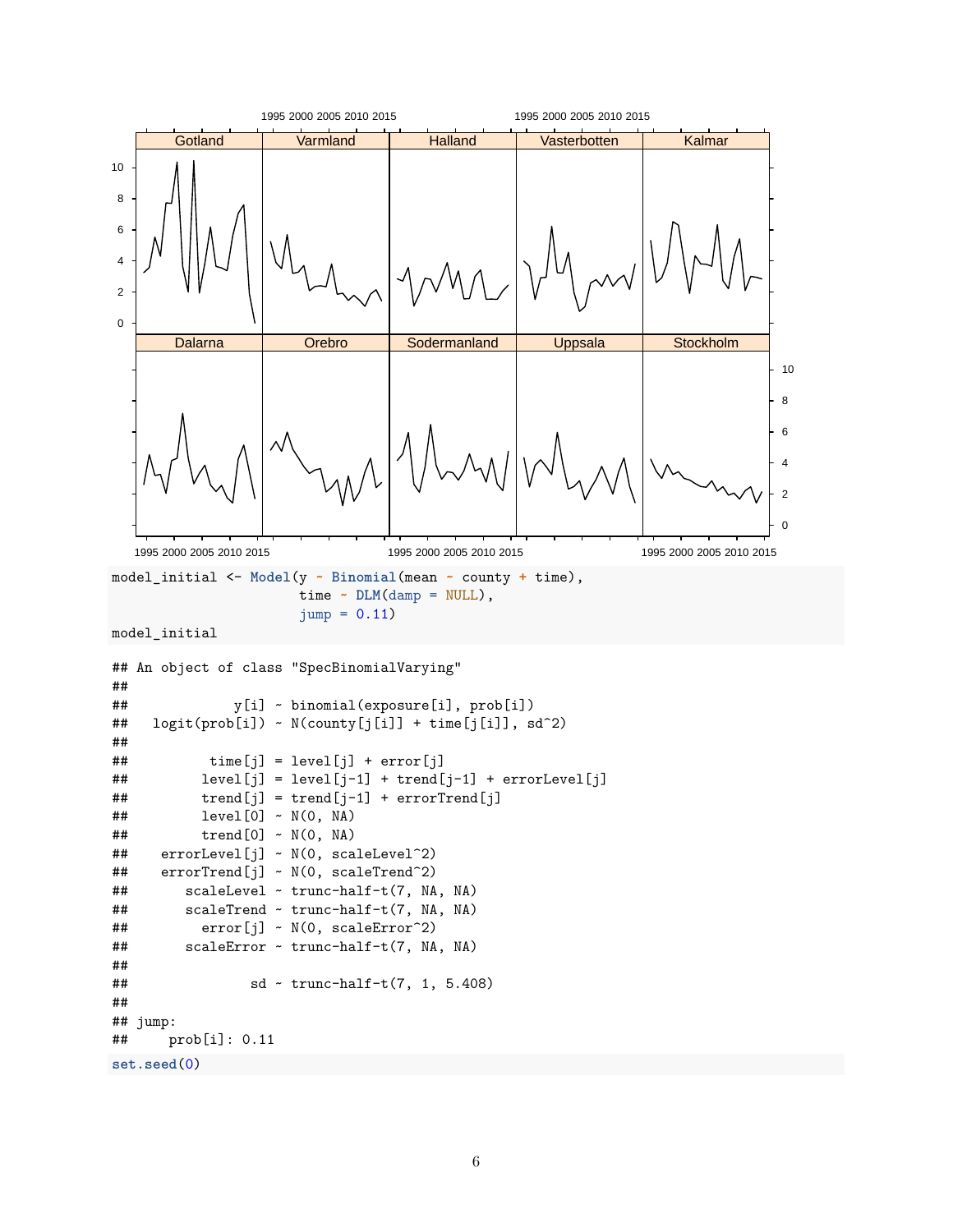```
if (!file.exists("sweden_initial.est")) {
  estimateModel(model_initial,
               y = deaths,
                exposure = births,
               filename = "sweden_initial.est",
               nBurnin = 100000,
               nSim = 100000,nChain = 4,
               nThin = 200
```
}

```
fetchSummary("sweden_initial.est")
```

```
## --------------------------------------------------
## model:
## y ~ Binomial(mean ~ county + time),
## time ~ DLM(damp = NULL),
## 0.11
## dimensions: county, time
## --------------------------------------------------
## y:
## Object of class "Counts"
## dimensions: county, time
## n cells: 441, n missing: 0, integers: TRUE, n zeros: 3, median: 9
## --------------------------------------------------
## MCMC statistics:
## nBurnin: 100000, nSim: 100000, nChain: 4, nThin: 200, nIteration: 2000
##
## Metropolis-Hastings updates:
## jump acceptance autocorr
## model.likelihood.prob 0.11 0.511 0.104
##
## parameters:
## Rhat 2.5% 50% 97.5% length
## model.likelihood.prob 1.01 0.00204 0.00305 0.00488 441
## model.prior.mean 1.00 -6.16 -5.79 -5.33 441
## model.prior.sd 1.01 0.031 0.0646 0.106 1
## model.hyper.county.scaleError 1.00 0.0878 0.132 0.185 1
## model.hyper.time.scaleLevel 1.00 0.00145 0.0249 0.0656 1
## model.hyper.time.scaleTrend 1.00 0.00185 0.0138 0.0299 1
## model.hyper.time.scaleError 1.00 0.00161 0.0265 0.0708 1
## --------------------------------------------------
county_names_reversed <- rev(dimnames(births)$county) # to match book
rates_modelled_initial <- fetch("sweden_initial.est",
                            where = c("model", "likelihood", "prob")) %>%
slab(dimension = "county", elements = county_names_reversed)
y <- fetch("sweden_initial.est", where = "y")
exposure <- fetch("sweden_initial.est", where = "exposure")
rates_direct <- (y / exposure) %>%
```
**slab**(dimension = "county", elements = county\_names\_reversed)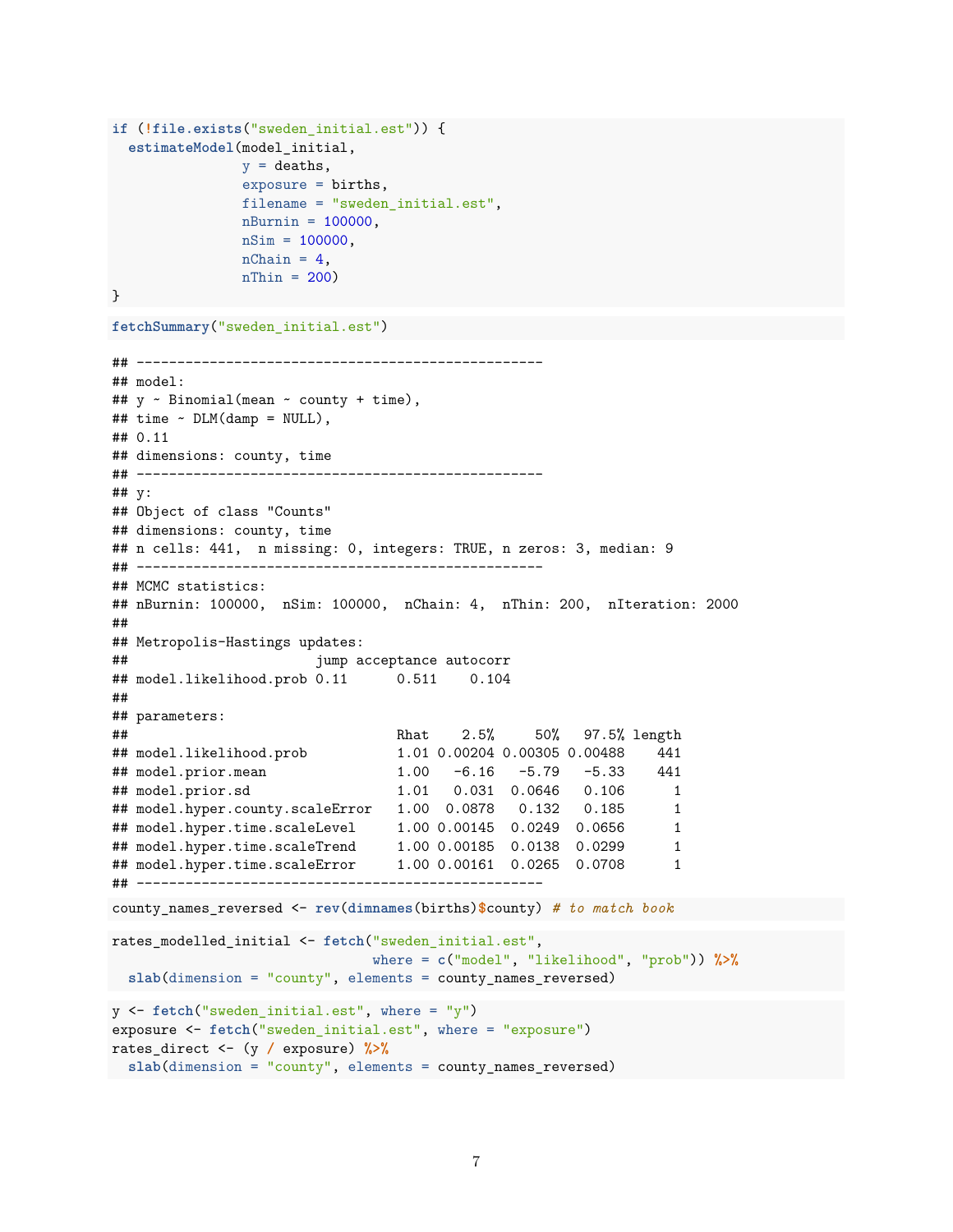```
dplot( ~ time | county,
      data = 1000 * rates_modelled_initial,
      subarray = county %in% ten_counties,
      midpoints = "time",
      col = "light blue",as.table = TRUE,
      layout = c(NA, 2),
      scales = list(tck = 0.4),xlab = "",
      ylab = "",
      par.settings = list(fontsize = list(text = 9)),
      overlay = list(values = 1000 * rates_direct,
                      col = "red")
```
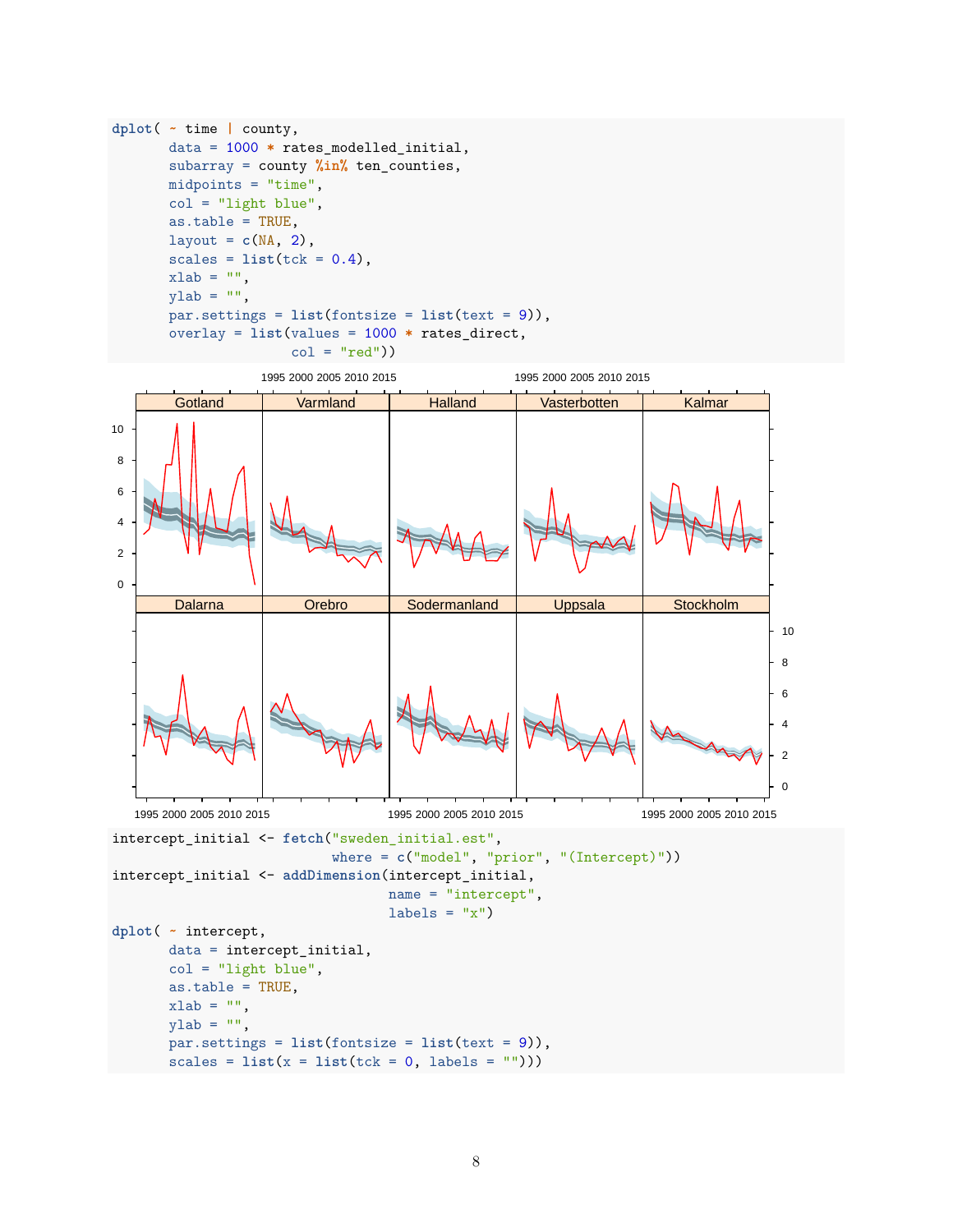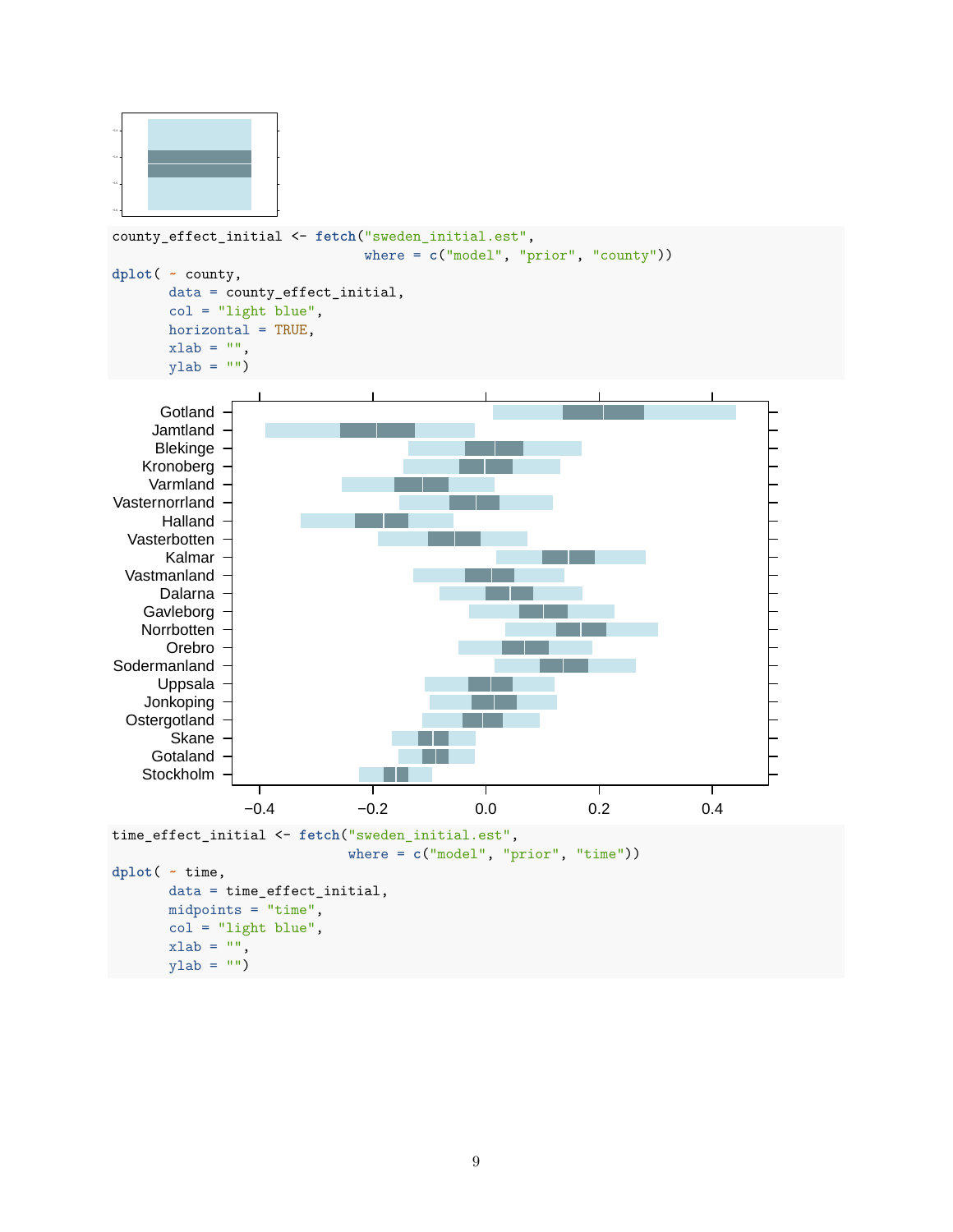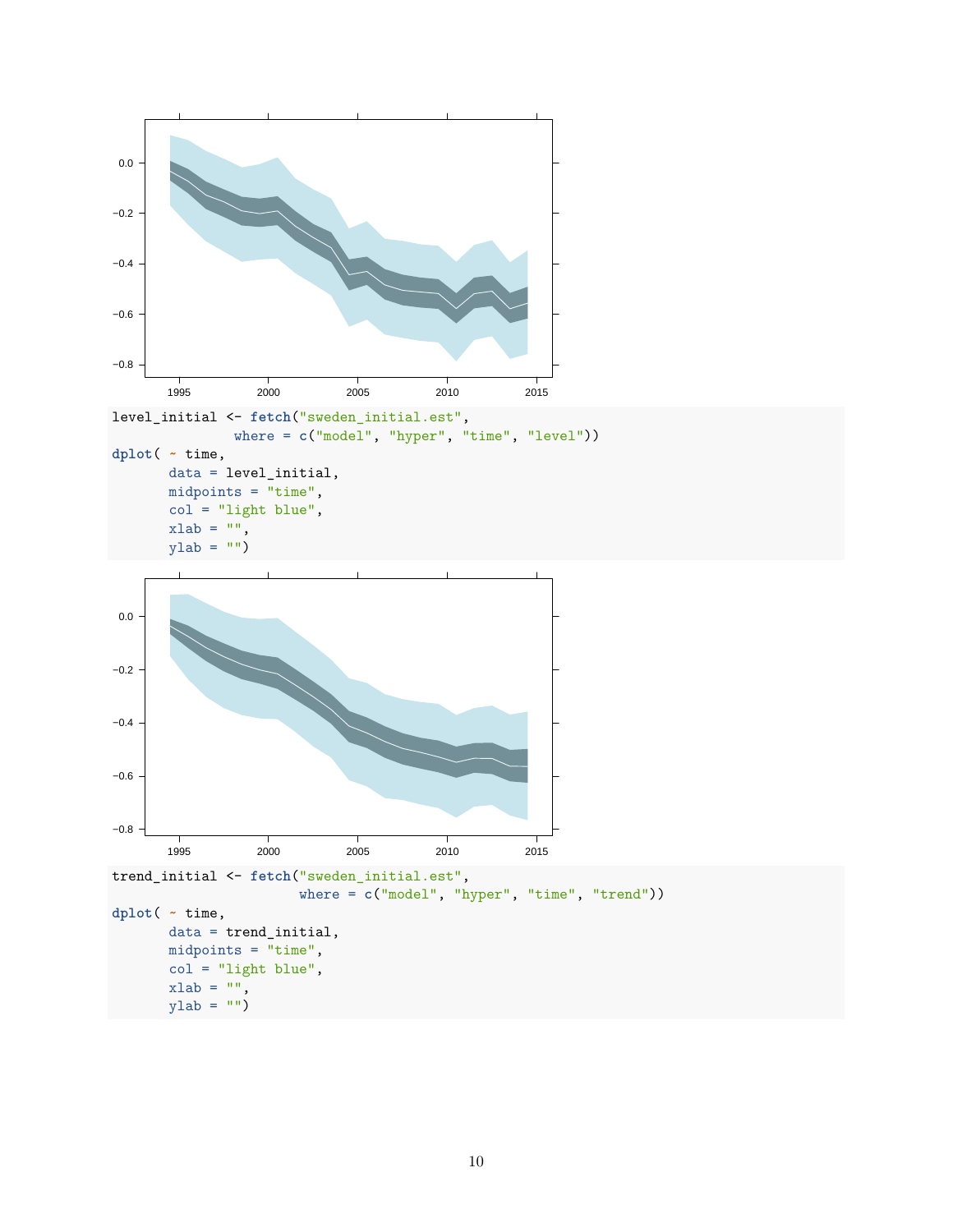```
−0.10
−0.05
0.00
0.05
       1995 2000 2005 2010 2015
sigma_initial <- fetch("sweden_initial.est",
                       where = c("model", "prior", "sd"))
tau_county_initial <- fetch("sweden_initial.est",
                            where = c("model", "hyper", "county", "scaleError"))
tau_time_initial <- fetch("sweden_initial.est",
                          where = c("model", "hyper", "time", "scaleError"))
omega_level_initial <- fetch("sweden_initial.est",
                             where = c("model", "hyper", "time", "scaleLevel"))
omega_trend_initial <- fetch("sweden_initial.est",
                             where = c("model", "hyper", "time", "scaleTrend"))
sd_initial <- dbind(omega_trend_initial,
                    omega_level_initial,
                    tau_time_initial,
                    tau_county_initial,
                    sigma_initial,
                    along = "variant")
yscale_components <- function(...) {
  ans <- lattice:::yscale.components.default(...)
  ans$left$labels$labels <- c(expression(omega[delta]),
                              expression(omega[alpha]),
                              expression(tau[time]),
                              expression(tau[reg]),
                              expression(sigma))
  ans
}
dplot(value ~ variant,
      data = sd_initial,
      col = "light blue",horizontal = TRUE,
      as.table = TRUE,
      yscale.components = yscale_components,
      xlab = "",
      ylab = "")
```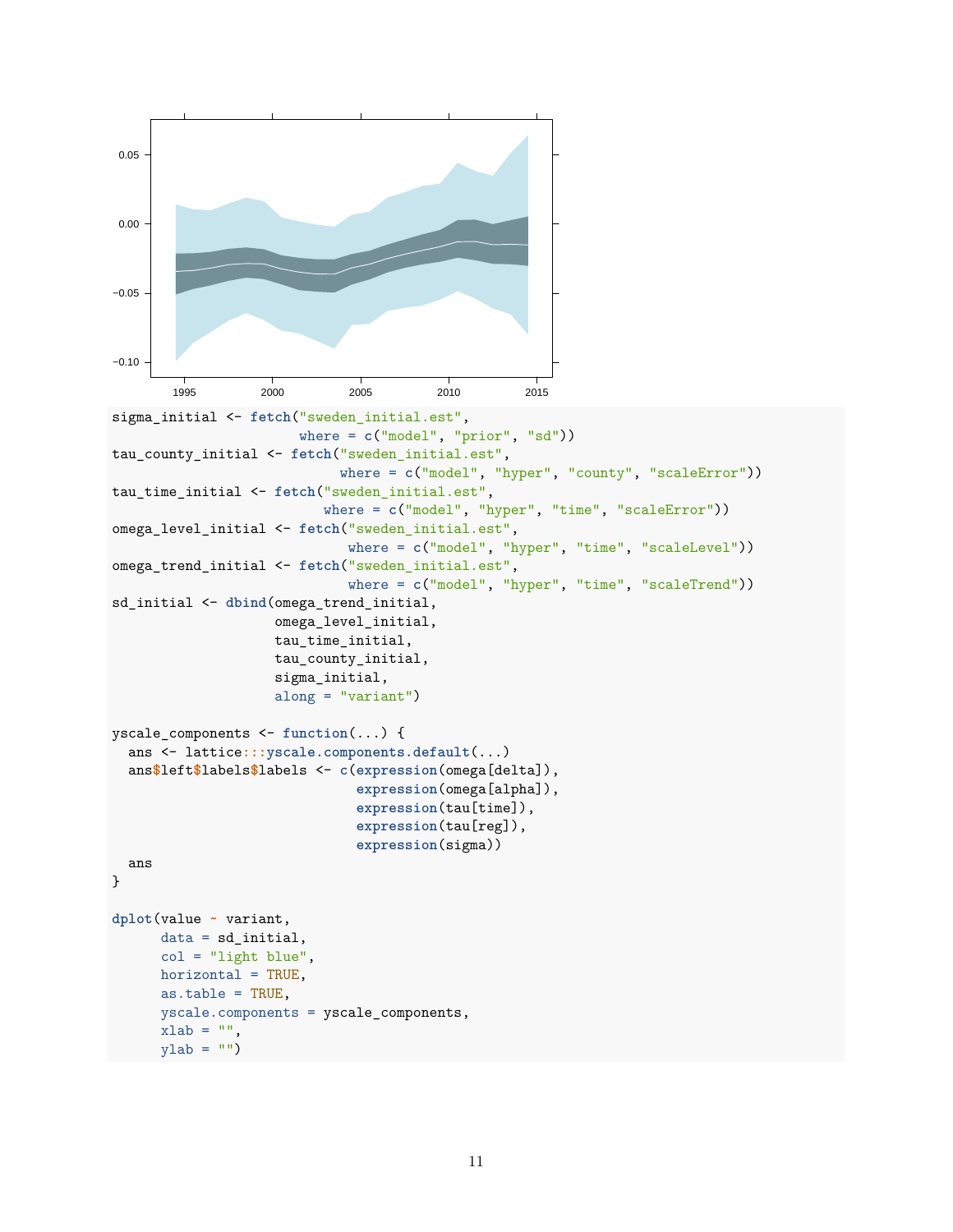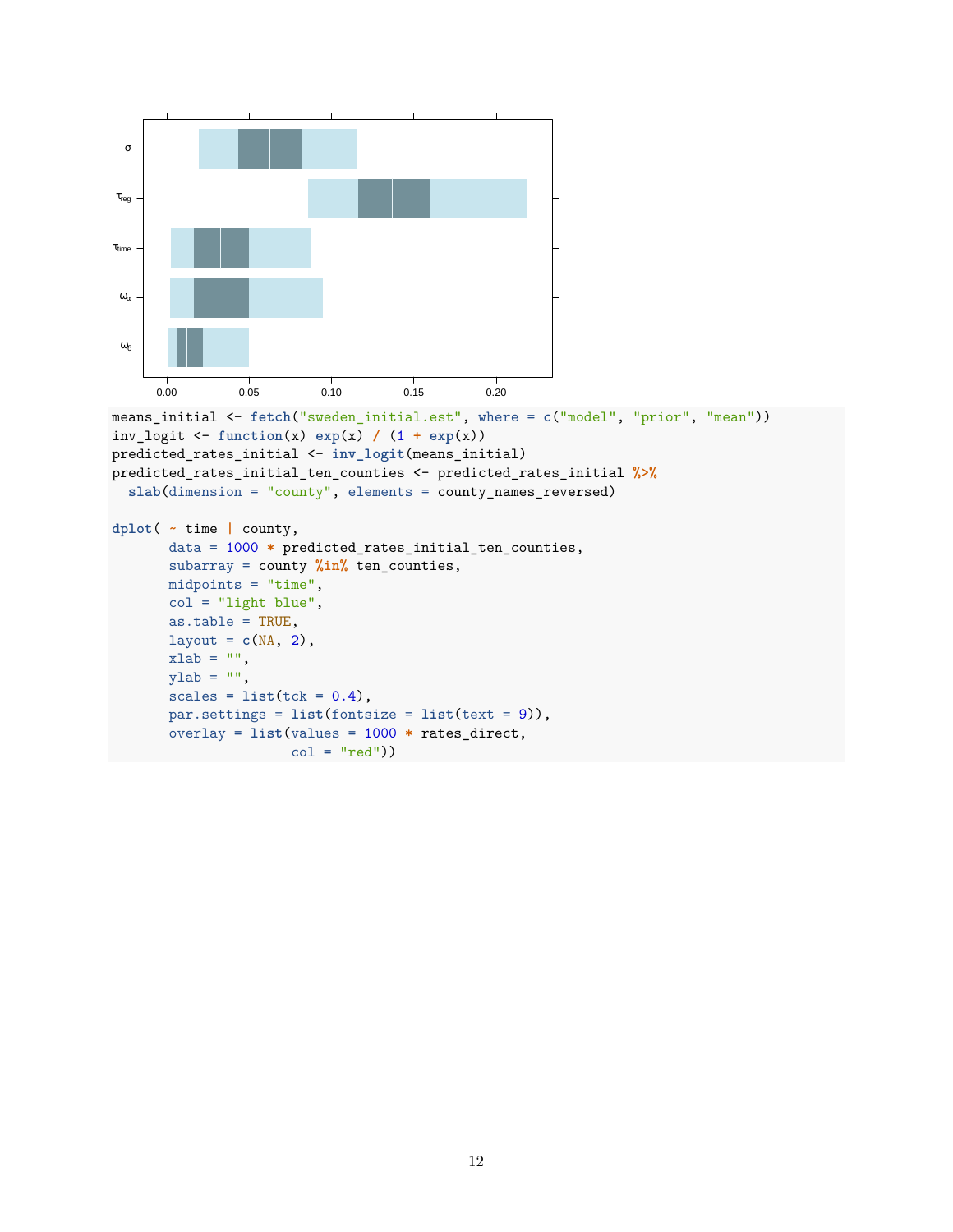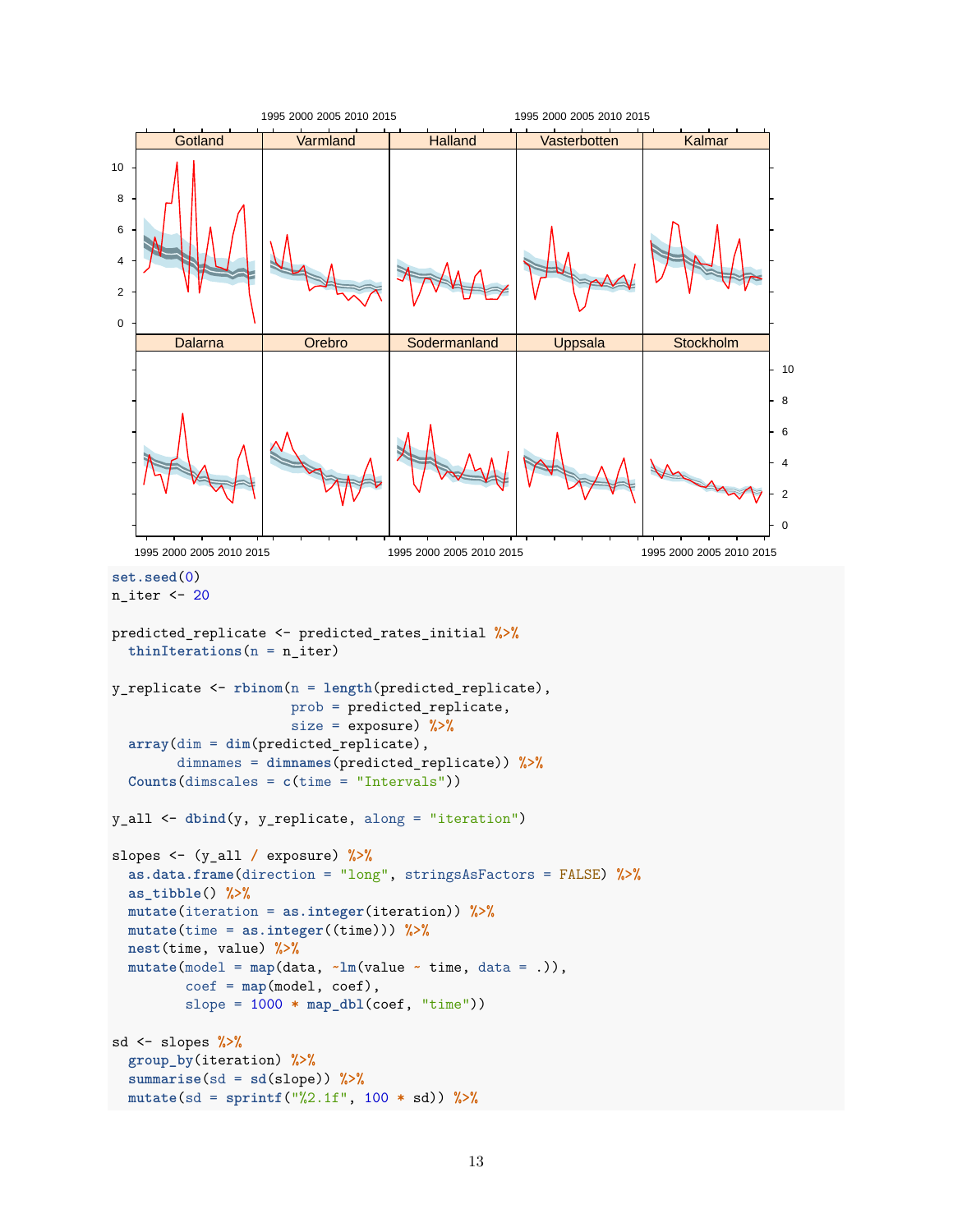**pull**(sd)

```
ylim <- slopes %>%
   filter(is.finite(slope)) %>%
   pull(slope) %>%
   range() %>%
   `*`(c(1.05, 1.25))
plot(slope ~ jitter(iteration),
       data = slopes,
        col = "black",cex = 0.5,
       ylim = ylim,xaxt = "n",
       cex.axis = 0.5,
       cex.1ab = 0.7,
       \text{las} = 2,
       xlab = ""
       ylab = "",
       tcl = -0.2axis(side = 1,at = seq_len(n_iter + 1),
       \text{las} = 2,
       labels = c("Actual", paste("Rep", seq_len(n_iter))),
       tcl = -0.2,
        cex.axis = 0.5,
        cex.1ab = 0.7mtext(text = sd,
         line = -0.6,
         at = 1:21,
         cex = 0.54.4 3.5 4.8 3.8 4.1 3.8 4.1 4.7 4.1 4.8 4.7 4.5 4.5 4.7 4.1 4.8 3.9 3.8 4.6 5.1 4.6
                                   \circ0.00
          ၜႝၜ
−0.05
                                                                     စ္စီ
                                                                \circೢೢೢೲ
              ৽ೲೞೢೲಀೄೢೲ
                                           ಿ ಇಲ್ಲಿ ಇಲ್ಲಿ
                                                    ೪%೪
          ್ಯಿ
                                               န္မွာ ထွ
                                                       ွ အွန္တစ္ေ၀
                                       ၜၜၜၟၟၜၟၜ
                                                            ೄೊಂ
                       ೄೊ
                                   ွတ်<sub>ဝ</sub>ွစ်တိ
                  \overset{\circ}{\circ}<sup>တ</sup>ိမိွစို့လ
                                                                                         ೄိ
                                                                                             8<sub>0</sub>900
                                                   \circ\,^{\circ}go
−0.10
                           ွစ္ေ၀၀၀၀
                                                                8<sup>8</sup>န္
                  မို့
                                                                                    8
          \circ\ddot{\textbf{e}}ê
                                                \frac{1}{\alpha}ೢ
          \circዔ
                                                                                     နိစိ
−0.15
                                                \ddot{\phantom{0}}\delta\circ\bullet\circ°
                                                                °°
                                   \circ००
                                                 \ddot{\phantom{0}}\circ\tilde{\circ}−0.20
                                                                                         \circ\circ−0.25
                  Rep 2
                      Rep 3
                                   Rep 6
                                       Rep 7
                                                    Rep 10
                                                            Rep 12
                                                                Rep 13
                                                                         Rep 15
                                                                                             Rep 20
           Actual
              Rep 1
                           Rep 4
                               Rep 5
                                           Rep 8
                                                Rep 9
                                                        Rep 11
                                                                    Rep 14
                                                                             Rep 16
                                                                                 Rep 17
                                                                                     Rep 18
                                                                                         Rep 19
cutoff <- 0.0025
prob <- fetch(filename = "sweden_initial.est",
                      where = c("model", "likelihood", "prob"))
get_propn_below_cutoff <- function(x) mean(x < cutoff)
propn_below_cutoff <- collapseIterations(prob, FUN = get_propn_below_cutoff) %>%
```

```
slab(dimension = "county", elements = county_names_reversed)
```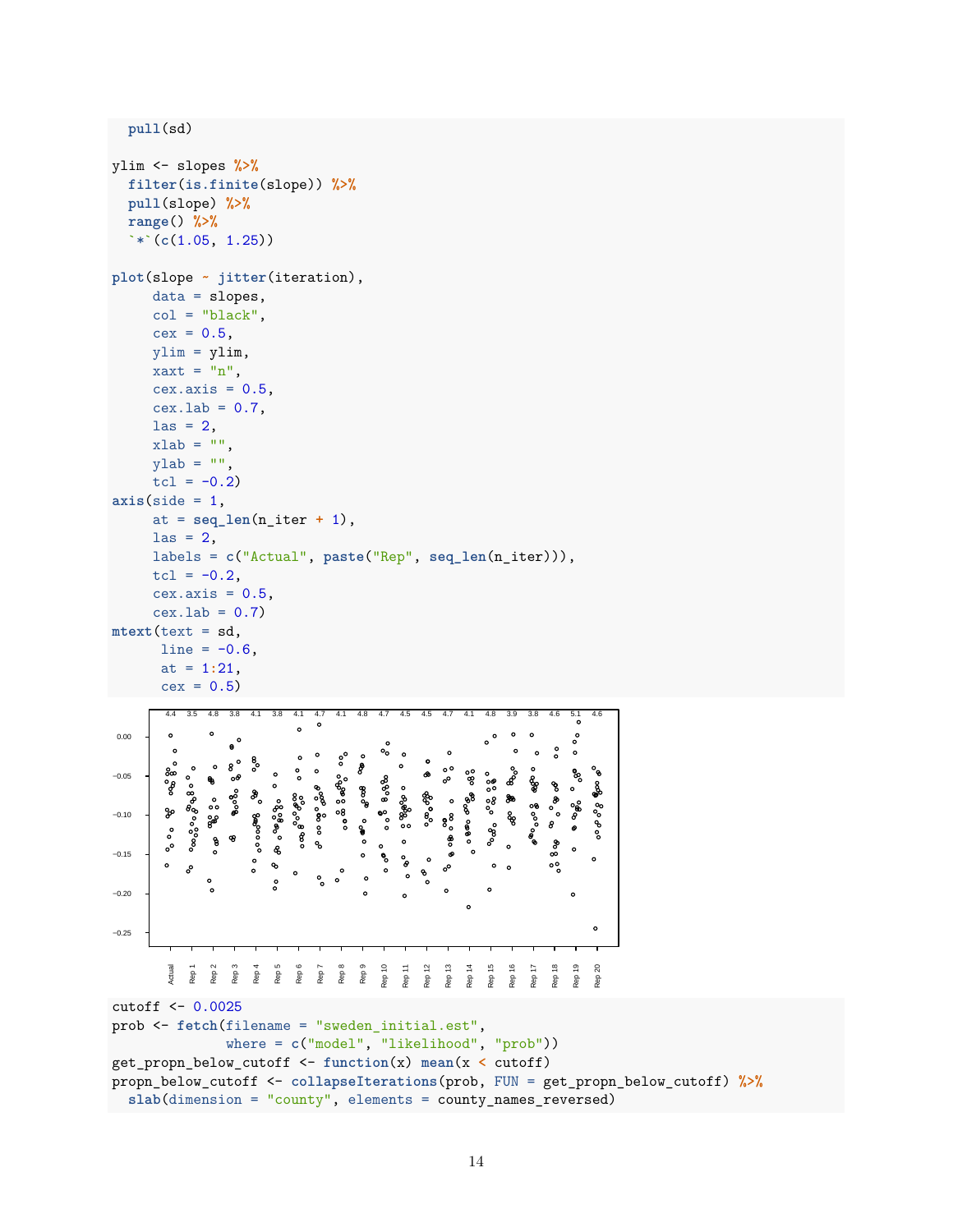```
dplot( ~ time | county,
       data = propn_below_cutoff,
       subarray = county %in% ten_counties,
       midpoints = "time",
       col = "black",as.table = TRUE,
       layout = c(NA, 2),
       scales = list(tck = 0.4),par.settings = list(fontsize = list(text = 9)),
       xlab = "",
       ylab = "")
```
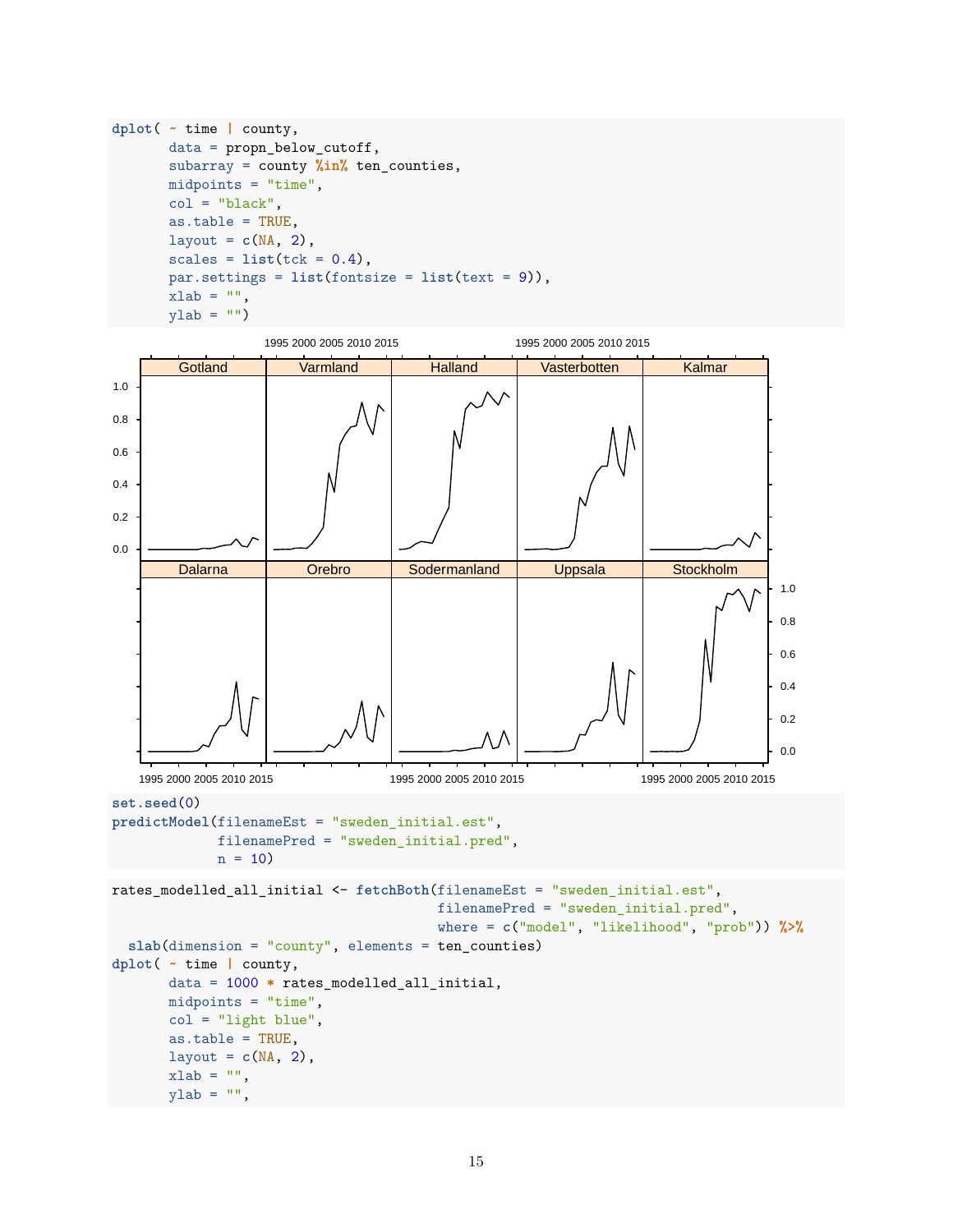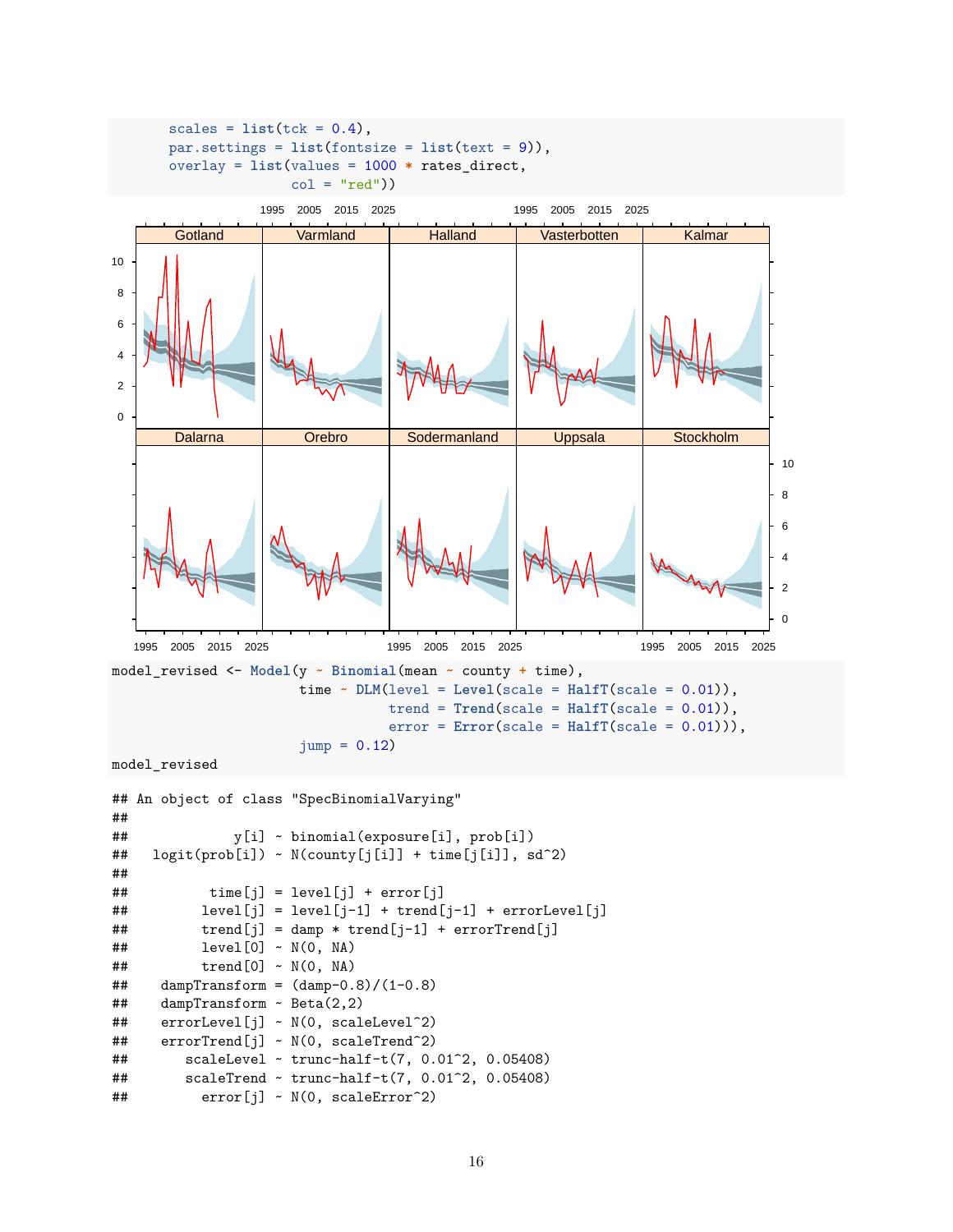```
## scaleError ~ trunc-half-t(7, 0.01^2, 0.05408)
##
\# \# sd \sim trunc-half-t(7, 1, 5.408)
##
## jump:
## prob[i]: 0.12
if (!file.exists("sweden_revised.est")) {
 estimateModel(model_revised,
              y = deaths,
              exposure = births,
              filename = "sweden_revised.est",
              nBurnin = 100000,
              nSim = 100000,nChain = 4,
              nThin = 200}
fetchSummary("sweden_revised.est")
## --------------------------------------------------
## model:
## y ~ Binomial(mean ~ county + time),
## time ~ DLM(level = Level(scale = HalfT(scale = 0.01)), trend = Trend(scale = HalfT(scale = 0.01)),
\# error = Error(scale = HalfT(scale = 0.01))),
## 0.12
## dimensions: county, time
## --------------------------------------------------
## y:
## Object of class "Counts"
## dimensions: county, time
## n cells: 441, n missing: 0, integers: TRUE, n zeros: 3, median: 9
## --------------------------------------------------
## MCMC statistics:
## nBurnin: 100000, nSim: 100000, nChain: 4, nThin: 200, nIteration: 2000
##
## Metropolis-Hastings updates:
## jump acceptance autocorr
## model.likelihood.prob 0.12 0.479 0.141
##
## parameters:
## Rhat 2.5% 50% 97.5% length
## model.likelihood.prob 1.02 0.00206 0.00305 0.0049 441
## model.prior.mean 1.02 -6.16 -5.79 -5.34 441
## model.prior.sd 1.03 0.0119 0.0648 0.116 1
## model.hyper.county.scaleError 1.00 0.0939 0.16 0.233 1
## model.hyper.time.scaleLevel 1.00 0.00245 0.00944 0.0202 1
## model.hyper.time.scaleTrend 1.00 0.000531 0.00603 0.0179 1
## model.hyper.time.damp 1.00 0.833 0.915 0.969 1
## model.hyper.time.scaleError 1.00 0.0011 0.009 0.0242 1
## --------------------------------------------------
sd_initial <- dbind(tau_time = tau_time_initial,
                 omega_level = omega_level_initial,
                 omega_trend = omega_trend_initial,
```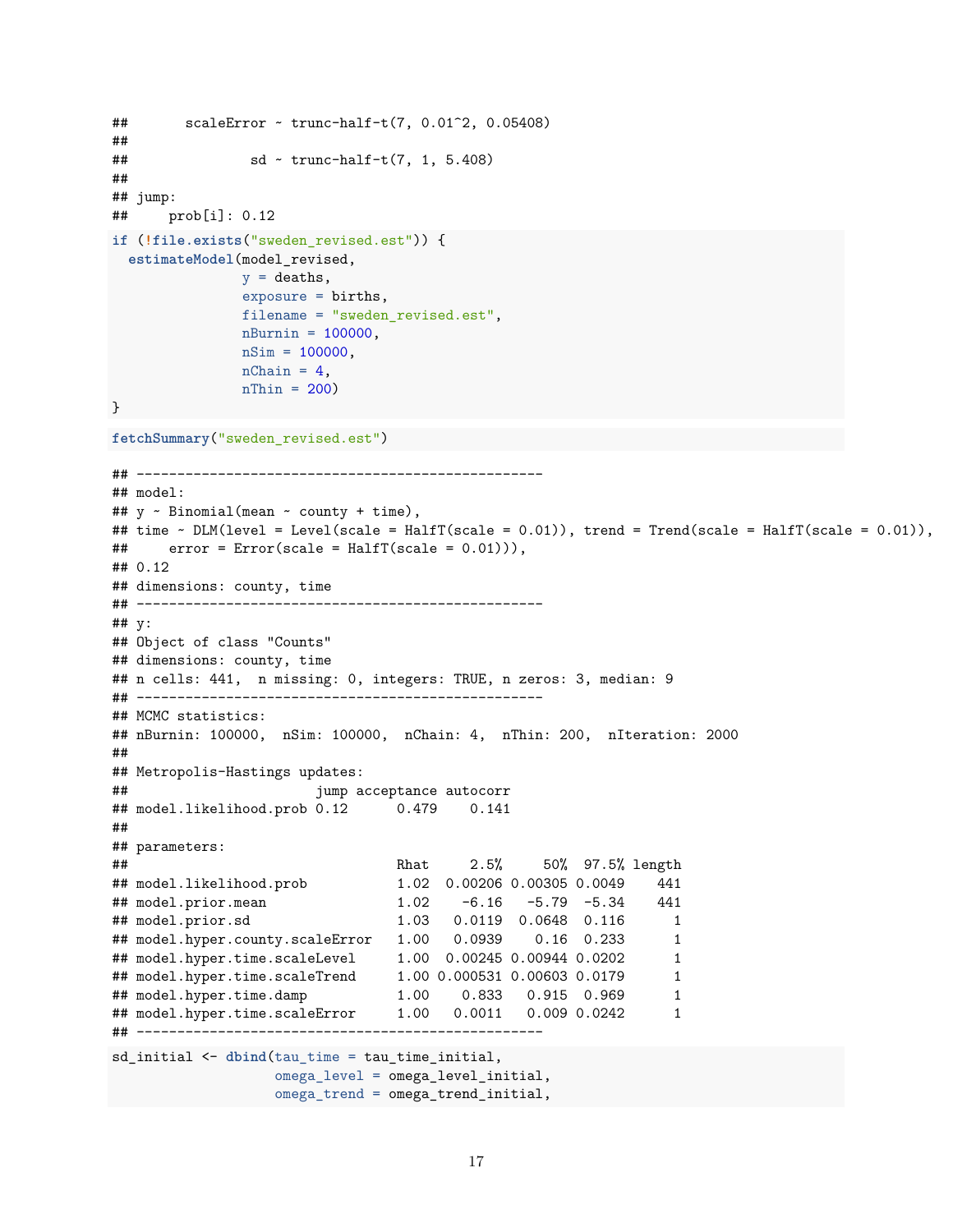```
along = "variant")
tau_time_revised <- fetch("sweden_revised.est",
                           where = c("model", "hyper", "time", "scaleError"))
omega_level_revised <- fetch("sweden_revised.est",
                              where = c("model", "hyper", "time", "scaleLevel"))
omega_trend_revised <- fetch("sweden_revised.est",
                              where = c("model", "hyper", "time", "scaleTrend"))
sd revised <- dbind(tau time = tau time revised,
                     omega_level = omega_level_revised,
                     omega_trend = omega_trend_revised,
                     along = "variant")
sd <- dbind(Revised = sd_revised,
             Initial = sd_initial,
             along = "model")panel.labels <- c(expression(omega[delta]),
                   expression(omega[alpha]),
                   expression(tau[time]))
dplot(value ~ model | variant,
      data = sd,
      col = "light blue",
      horizontal = TRUE,
      as.table = TRUE,
      strip = strip.custom(factor.levels = panel.labels),
      scales = list(tck = 0.4),par.settings = list(fontsize = list(text = 9)),
      xlab = "",
      ylab = "")
 Initial
            ωδ
                     0.00 0.02 0.04 0.06 0.08
                            \frac{1}{\omega_{\alpha}}τtime
```

```
set.seed(0)
predictModel(filenameEst = "sweden_revised.est",
             filenamePred = "sweden_revised.pred",
             n = 10rates_modelled_all_revised <- fetchBoth(filenameEst = "sweden_revised.est",
                                        filenamePred = "sweden_revised.pred",
                                        where = c("model", "likelihood", "prob")) %>%
  slab(dimension = "county", elements = ten_counties)
```
0.00 0.02 0.04 0.06 0.08

Revised

0.00 0.02 0.04 0.06 0.08